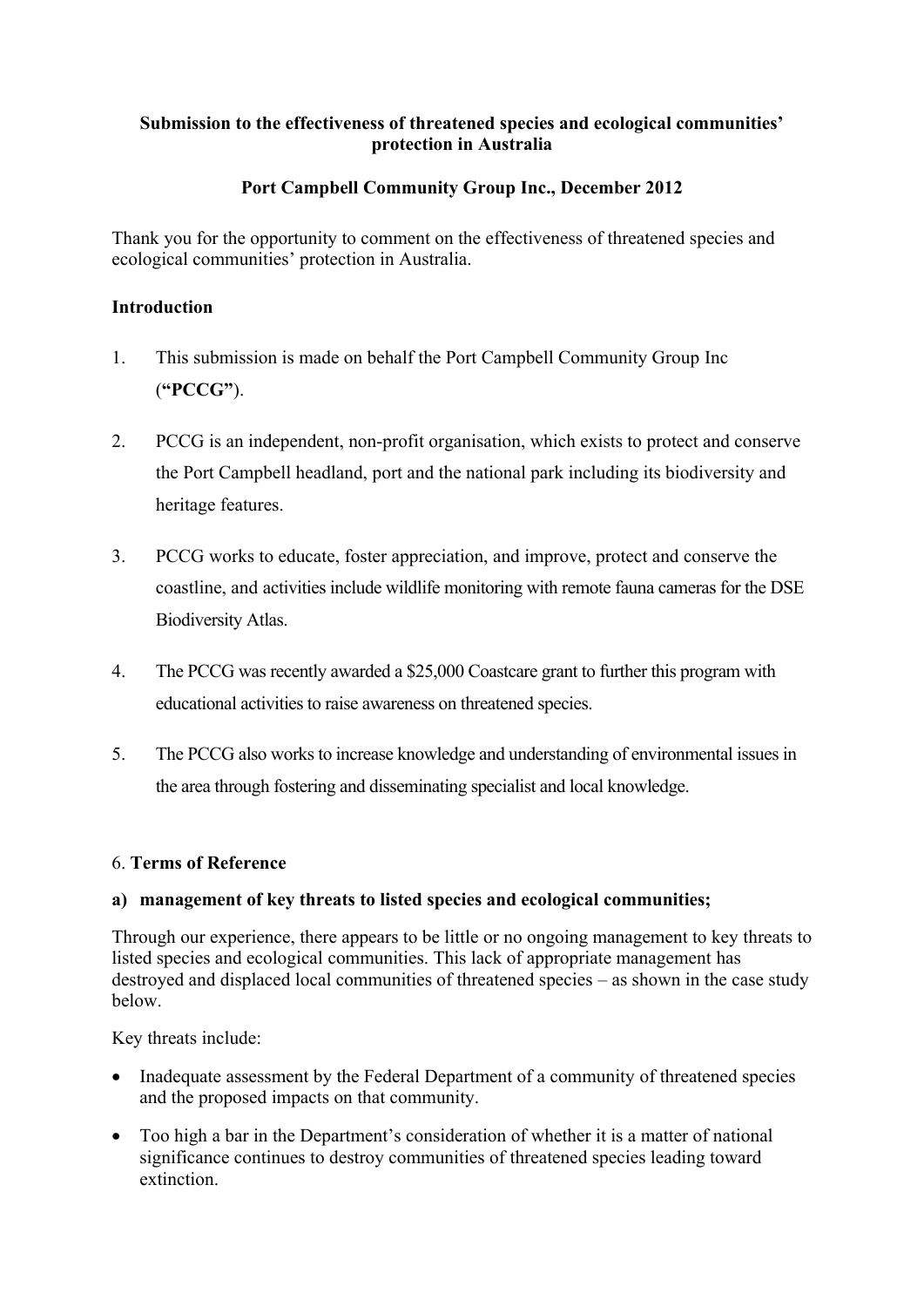- There is a lack of conditions placed by the Department on development sites to mitigate impacts on threatened species.
- Lack of Department action and implementation of the EPBC Act taken when a threatened species appears to have been purposely destroyed.
- Clearing of nesting sites and diminishing habitat and wildlife corridors.
- $\bullet$  Feral animals foxes and cats.

## **7. Actions required:**

- All threatened species must be protected.
- It is the government's (Federal, State and Local) responsibility to ensure no threatened species is harmed.
- Appropriate penalties and actions must occur when threatened species are destroyed.
- More onground work needs to be done in identifying and monitoring areas of threatened species.
- Protection policy must be objective with accountable assessment criteria.
- Ongoing, onground feral animal control program must be implemented by governments.
- Local government and councillors need greater educating on their responsibility to protect threatened species.
- Compulsory protection of threatened species needs to be written into all planning documents.
- There must be more prescriptive steps in the referral assessment process.
- The Act must have clear assessment criteria which is provided to all parties and upheld.

Any referral process must include:

- A section whereby a third party can make a referral and be a formal part of the assessment and decision making process.
- Relevant steps of the process and assessment must be in writing to all parties.
- All parties should have the opportunity to supply expert reports.
- All parties must have the same opportunities to present their case and to meet on or adjoining the site.
- The Act must ensure there is appropriate correspondence between relevant government departments and stakeholders to ensure all evidence and recommendations are fully considered.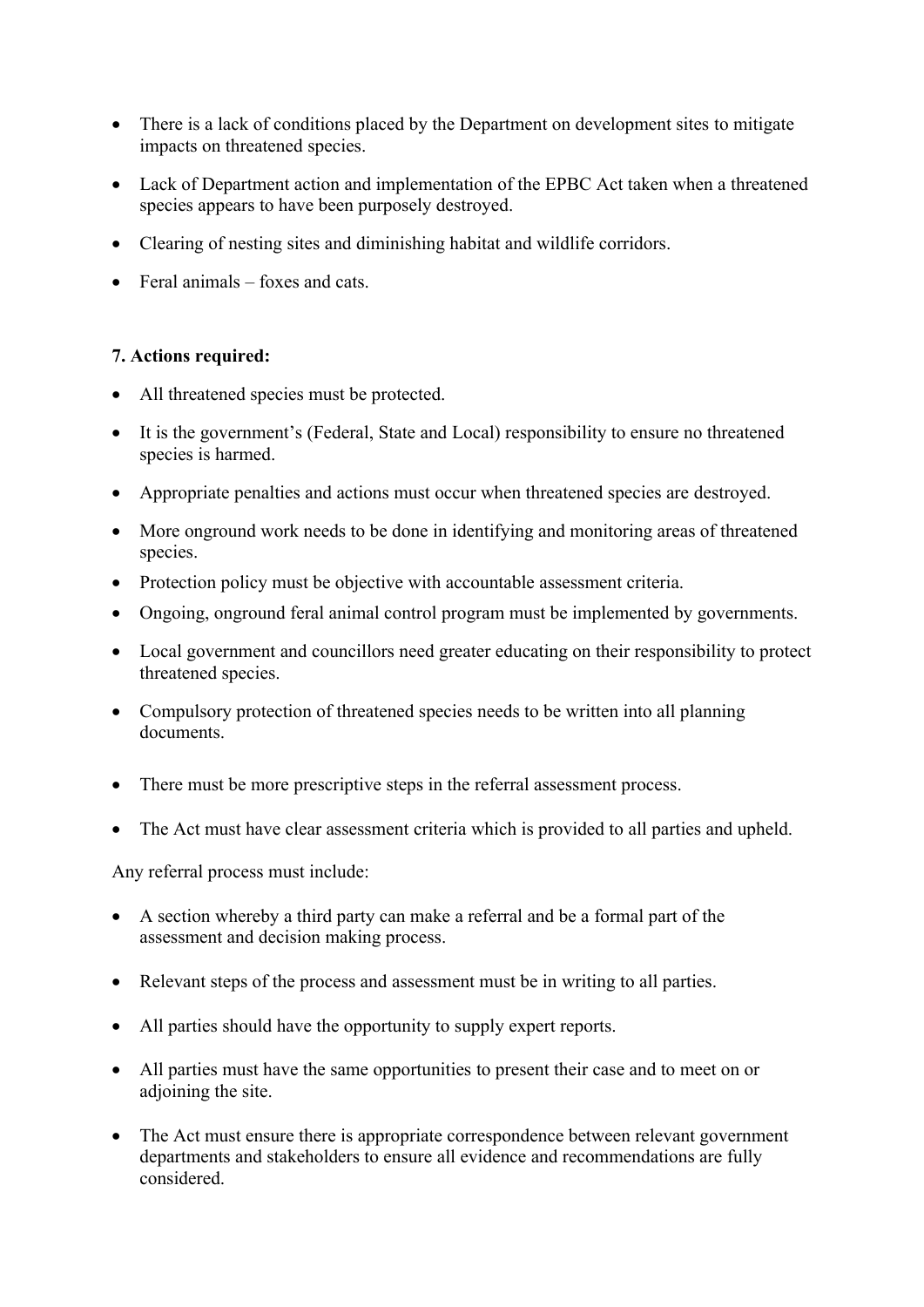- The Department must ensure that State government biodiversity officers are involved in the assessment process.
- A public comment period must be implemented after the Department's assessment.
- Penalty criteria must be clear and enforced.
- When new information becomes available, or if it can be proven an assessment was inadequate, a former assessment should be able to be reviewed with all parties involved in the discussion. This will also limit cases to the Federal Court.
- The ongoing consequences of any development, or future possible developments, including incremental off-site impacts, must be fully considered.
- When there is a lack of scientific evidence, the Precautionary Principle which is a part of government policy must be followed until further research is undertaken.

## (b) **development and implementation of recovery plans**:

- The PCCG made a submission to the *EPBC Act 1999 Draft Referral Guidelines for Southern Brown Bandicoot (eastern), Isoodon obesulus obesulus* in June 2011, but has no response or reply as to whether a final report was made. It is important that all submissions receive updates on government decisions.
- At the State level, in Victoria, the development and implementation of Action Statements appears to have been extremely protracted. Eg. Fewer than half the species, communities and processes listed have their management set out in an Action Statement. Further, there is a lack of legislative power to compel the directives within Action Statements to be carried out. See EDO Report p 12-13
- Also, there has been limited use of Flora and Fauna Management Plans in Victoria. See EDO Report p 12-13

#### **(c) management of critical habitat across all land tenures:**

- Good management is essential to all critical habitat is vital to threatened species survival.
- 'Critical habitat' is defined as any habitat containing any threatened species.
- In Victoria, it is clear that legislative tools under the FFG Act to protect the habitat of threatened species are not being used. To date, there has only been one Critical Habitat Determination made and this was revoked soon after. And, no Interim Conservation Orders (orders which can prohibit or regulate activities/processes on in that habitat) have been issued. See EDO Report pp 14-15 and also the VAG's 2009 Report pp33-35.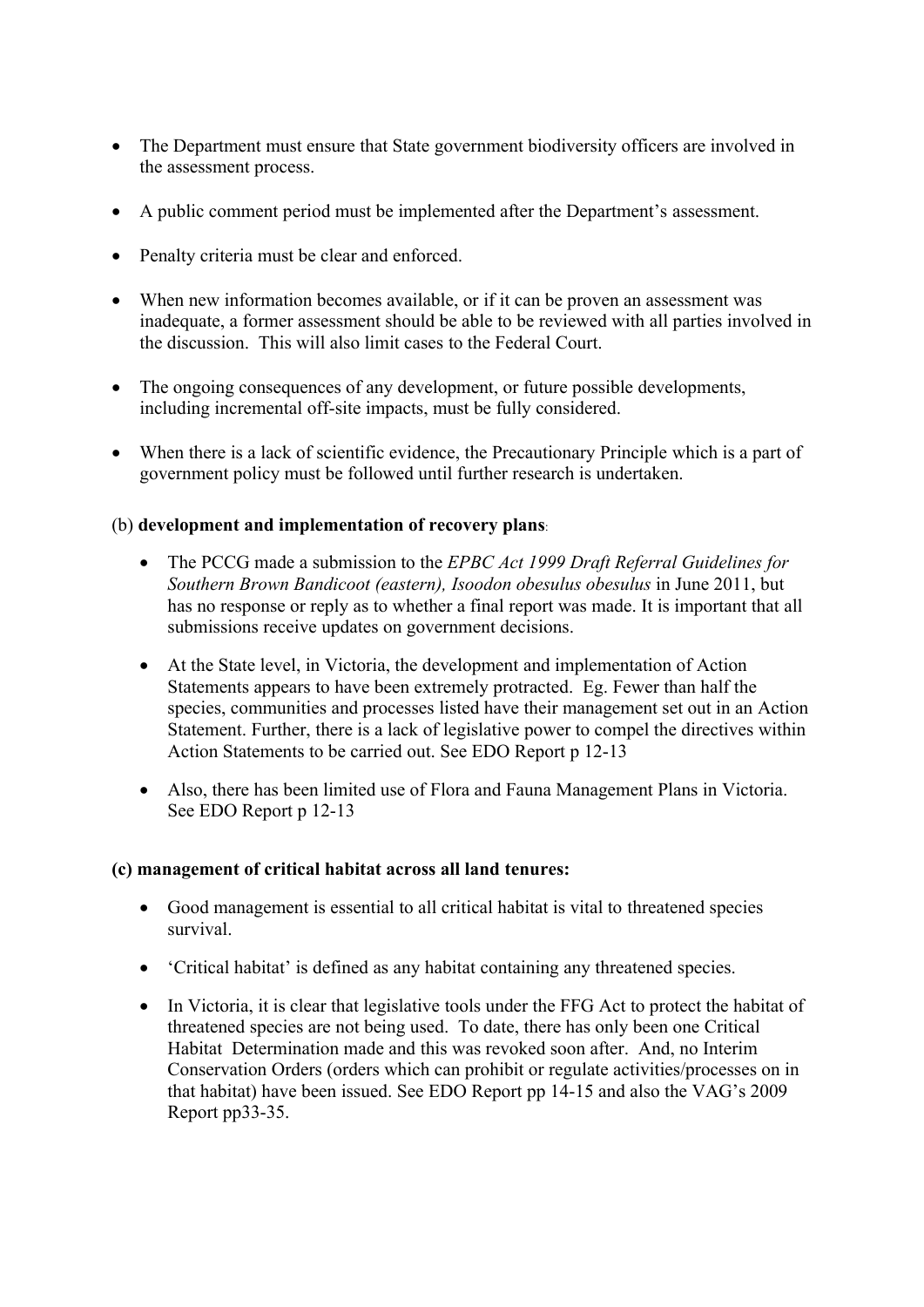# **(d) regulatory and funding arrangements at all levels of government:**

- In Victoria, it is evident that inadequate resources for the implementation of our threatened species protection legislation (FFG Act) is a fundamental problem underlying may of the shortcoming so of the Act. See EDO Report pp18-19. The VAG identified a lack of resources as a significant reason for DSE's poor implementation of the FFG Act.
- There must be greater funding at all levels of government to ensure protection of threatened species and implementation of actions.
- Full accountability of all government departments to protecting threatened species.

# **(e) timeliness and risk management within the listings processes**:

- The VAG's 2009 Report demonstrates a number of deficiencies in the listing process in Victoria, thus impacting its effectiveness. E.g. Lack of up-to-date reliable scientific data, limited stakeholder participation and dilution of expertise. See EDO Report p10 and VAG's Report p21.
- Currently inadequate as noted in the case study below.

# **(f) the historical record of state and territory governments on these matters**:

- Both the Environment Defender's Office (**EDO**) Report and the Victorian Auditor General's Report 2009 (**VAG**) clearly highlight significant deficiencies in the implementation of Victoria's principal piece of legislation dealing with biodiversity conservation, the FFG Act.
- The Port Campbell case study below should be recorded as an example of the government's lack of response and responsibility to threatened species.

## **(g) any other related matter:**

## 8. **Port Campbell Case Study comments on the effectiveness threatened species and ecological communities' protection in Australia**

Following extensive correspondence to the Department of Sustainability, Environment, Water, Population & Communities (**Department**) regarding potential development impacts on nests of the highly significant Southern Brown Bandicoot, and the ensuing destruction of at least one of the bandicoot nests, at 1 Hennessy Street Port Campbell Victoria, it is obvious that the Act's current assessment process and the proposed referral guidelines are continuing to let threatened species be destroyed and edge closer toward extinction.

Currently the Act and assessment process do not appear to be fully transparent or accountable, or protect threatened species.

Extensive evidence (many thousands of photos and many videos) was provided to the Department showing that the Southern Brown Bandicoot *Isoodon obesulus* occurred at a high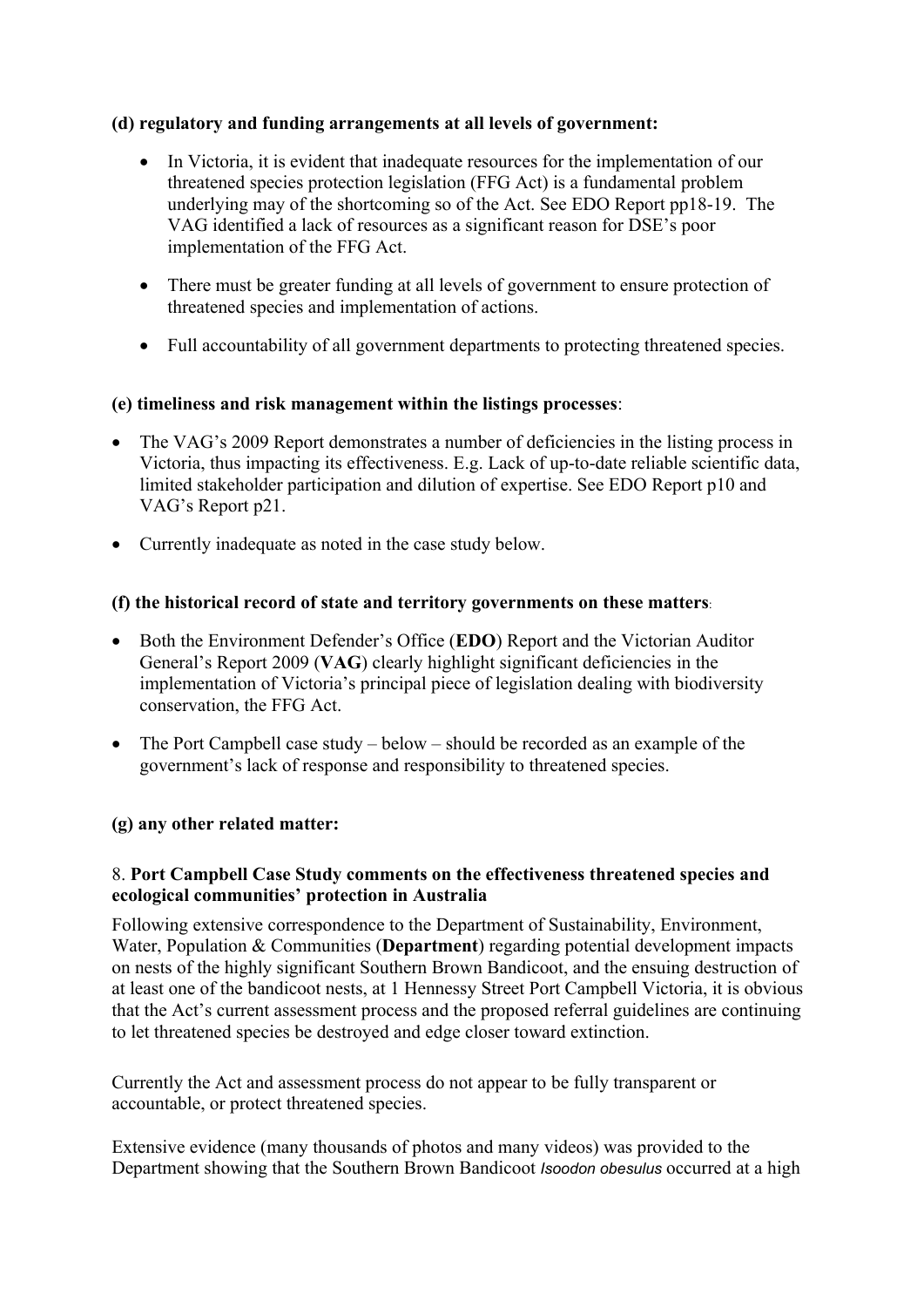density (approx 8-10 adults, numerous adolescent and some very young) within a small part of the Port Campbell headland and adjoining undeveloped land at 1 Hennessy Street (**private** land). It was determined that baby bandicoots only appeared on the private land, establishing it as a bandicoot nesting site.

Clear rationale was also provided to the Department explaining why the private land was a bandicoot nesting site, including:

- sandy soil (compared to the greater surrounding area that has clay surface soil),
- high quality vegetation (DSE notes the high quality of habitat in a letter 28 February 2011 to Corangamite Shire Council)<sup>i</sup>,
- warm sheltered northern orientation (protected by Crown land trees and a fence),
- quiet cul-de-sac off main traffic route,
- low predator rate recorded,
- and fences on three sides which act as an escape route from predators.

The Department visited the site and met with the owners of the land, but the Department refused to meet with a representative of the Port Campbell Community Group Inc (**PCCG**).

#### 9. **Referral Process Step 1: Submitting a referral**

The current system appears flawed as there is no section which allows a third party to make a referral. A referral appears to be dependent upon a person proposing the action (development) which may impact on an endangered species. This is obviously highly problematic as the developer may have a vested interest in possibly not protecting the species, and it appears to cut out third parties who have a real interest in the survival of an endangered species. **The referral process must have a section whereby a third party can make a referral and be a formal part of the assessment and decision making process.**

Under the current Act's process *Step 3: Public comment period. As part of the total 20 business days taken for the referral process, there is a 10 business day public comment period. This provides an opportunity for relevant Australian, state and territory government ministers and members of the public to comment on the proposed action.*

#### **It appears that a Public comment period was not implemented in the Port Campbell case which appears to deny natural justice.**

Also it appears that State government recommendations from DSE (Vic) for mitigation conditions (letter to Corangamite Shire Council, 28 February 2011)<sup>ii</sup>, were not taken into consideration to alleviate the impact on known bandicoot nests.

It also appears there may be a lack of correspondence between relevant government departments which may undermine implementation of the Act and further endanger species. **A check list in any referral process would be helpful to ensure all stakeholders have been appropriately consulted and their recommendations fully considered ensuring the best possible outcome for threatened species.**

Under the current process *Step 4: The decision whether an action requires assessment and approval. Within the 20-business day timeframe, the minister will decide whether a proposed*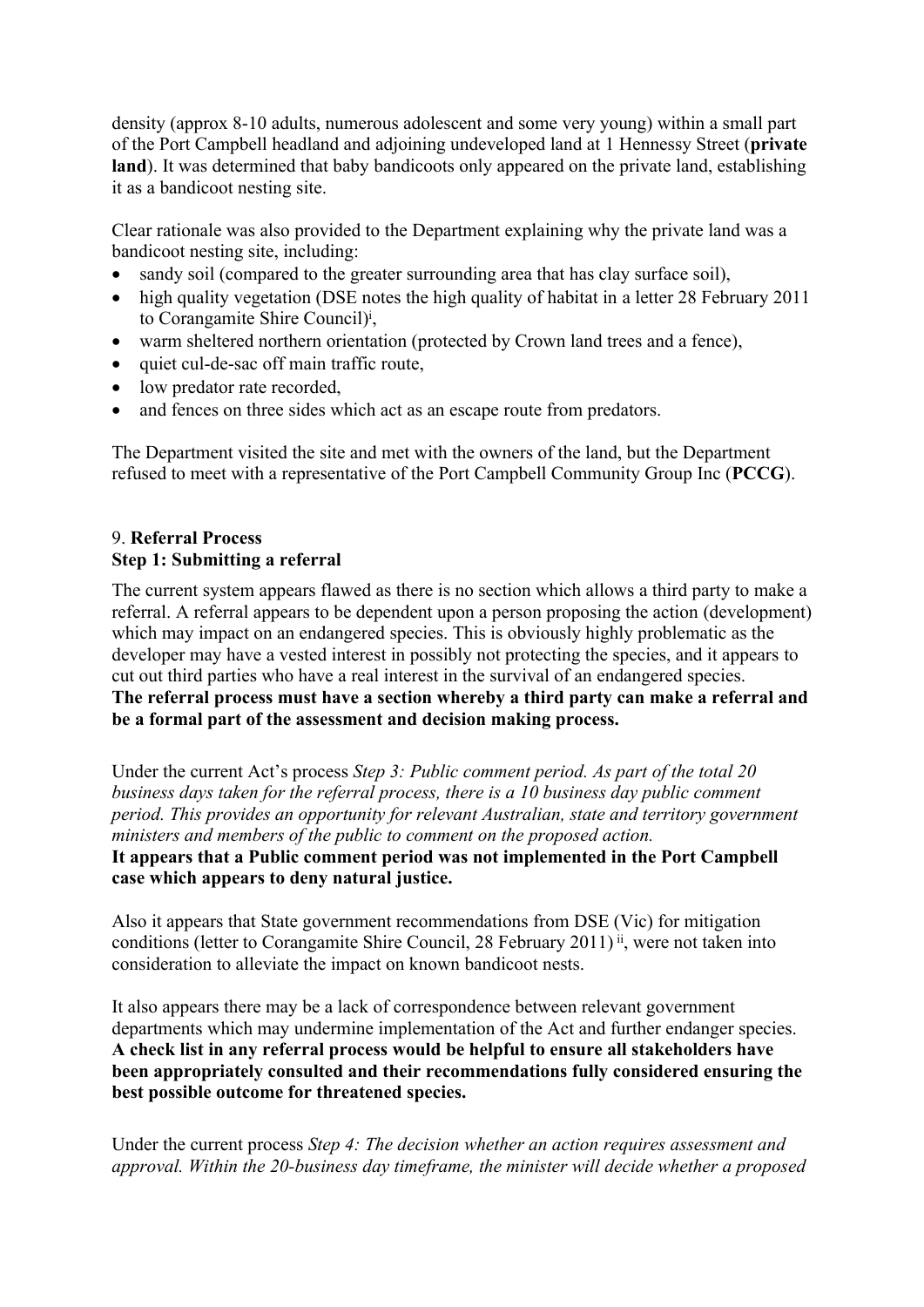*action is likely to have a significant impact on one or more matters protected by the EPBC Act. If a significant impact is likely the action will need to be assessed and approved under the EPBC Act before it can proceed. This is called a 'controlled action'*.

**The Port Campbell case was assessed (the Department made an onsite visit) therefore we can assume it was decided that the proposed action may be likely to have a significant impact. Yet the decision-making process did not consult all stakeholders and other problems occurred as noted below.**

Under the current process *Step 5: How will the proposed action be assessed? Proposed actions can be assessed using different methods, depending on a range of considerations, including the complexity of the proposed action. The minister will let you know which method will be used in assessing your proposed action.*

The current process also appears problematic in that the PCCG requested information on the process and how the assessment would be made in the Port Campbell case. We were only referred to the Department's internet non-prescriptive guidelines. The data in Figure 1 Decision making and in Section 7, of the Southern Brown Bandicoot Draft Referral Guidelines (DRG) is of far greater detail and value to all parties.

The data also indicates that following the DRG the Port Campbell assessment would result in a different outcome – this will be detailed later.

#### **Expert Reports**

We advised the Department that we would get an expert report, but the Department advised it was not necessary at this stage. But the Department wrote a final assessment based on verbal expert opinion. We have also been advised that there is no other means of correcting the assessment other than through the Federal Court.

**The process where we did not have the opportunity to present an expert report appears to deny natural justice and has potential to significantly impact on a threatened species.** 

**Federal Court action is beyond most persons' reach and should not be necessary if an assessment is clear and considers all evidence appropriately.**

**The Department must ensure all stakeholders are clearly advised of all steps in the process in writing and ensure each stakeholder has the appropriate opportunity to seek expert comment at the appropriate stage.**

#### **Department Correspondence**

The Department's correspondence was mainly via telephone. **The Department must ensure all correspondence regarding process is in writing to ensure transparency and accountability.**

The Department visited the site to make an assessment, which indicates they took the concerns seriously. The Department met with the developer but would not meet with me or the PCCG.

**To ensure fairness and equity the Department must give all stakeholders the same opportunities to present their case and to meet. A different outcome may have resulted.**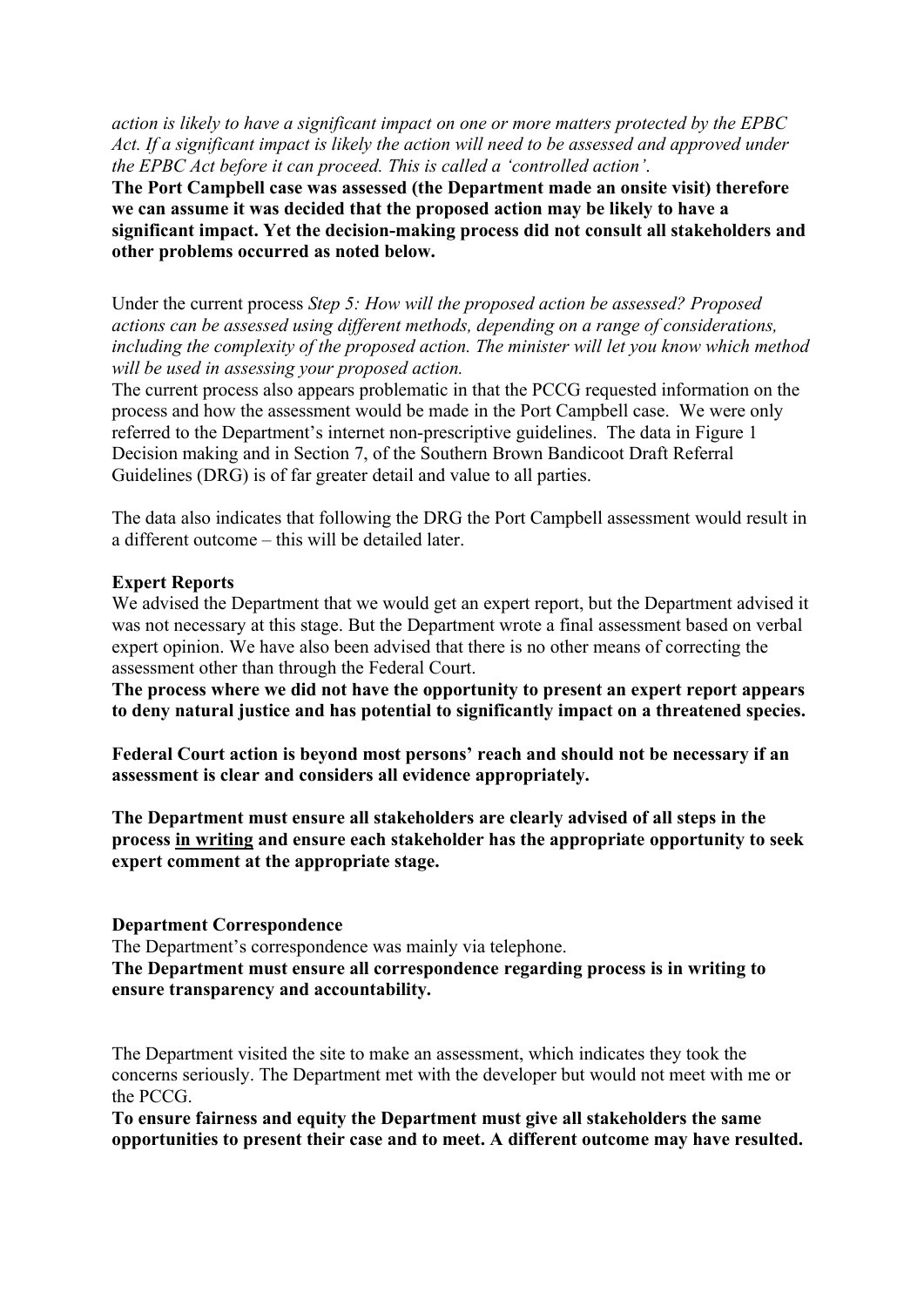#### **Compliance with the Act & Penalties**

After being advised of their EPBC requirements, it appears significant vegetation habitat and a burrow which the Bandicoots used as a nest were destroyed. **Penalty criteria must be clear and enforced.**

#### **Scientific Evidence**

The Department appears to have set perceptions on the Bandicoot's preferred habitat, i.e., the Department wrote there was plenty of suitable habitat in the nearby national park, thereby suggesting 1 Hennessy Street was not necessary to this population of Bandicoot. **But photographic evidence shows that the 1 Hennessy Street site is a known nesting site, yet the surrounding national park is not.** 

**There has been no evidence provided to show that the greater national park is a preferred habitat for the Bandicoot. Evidence (conical diggings) also proves that Bandicoots inhabit areas of greatly less than 50% average foliage density in the 0.2-1m height range. More important for Bandicoot nests, in our experience, is the soil type, i.e., sandy soil and the sunny and sheltered aspect.**

**The Department also failed to consider that significant vegetation was cleared before the Department's assessment and after being advised the Act may be infringed.**

Scientific evidence also notes the Bandicoots live in small pockets of suitable habitat (Rees, M. & Paull, D. 2000. Distribution of the southern brown bandicoot (Isoodon obesulus) in the Portland region of south-west Victoria. CSIRO. Wildlife Research, Vol. 27, pp. 539-545). **The Department should accept this evidence, and also our evidence which supports Rees and Paull's observations, that the Bandicoot inhabits small pockets of habitat. The Department should instigate further expert research and stakeholder consultation if it believes otherwise.**

## **Precautionary Principle**

When there is a lack of scientific evidence, the Precautionary Principle which is a part of government policy must be followed until further research is undertaken.

## **National Environmental Significance**

There needs to be clear objective and defined criteria to assess whether a matter is of National Environmental Significance (**NES**).

**Major points in the Draft Referral Guides are relevant to the Port Campbell case and indicate the Bandicoot population meets the "High Risk of Significant Impacts" (Table 3. Page 20):**

 **A high risk of a significant impact of suitable habitat known to support southern brown bandicoots.**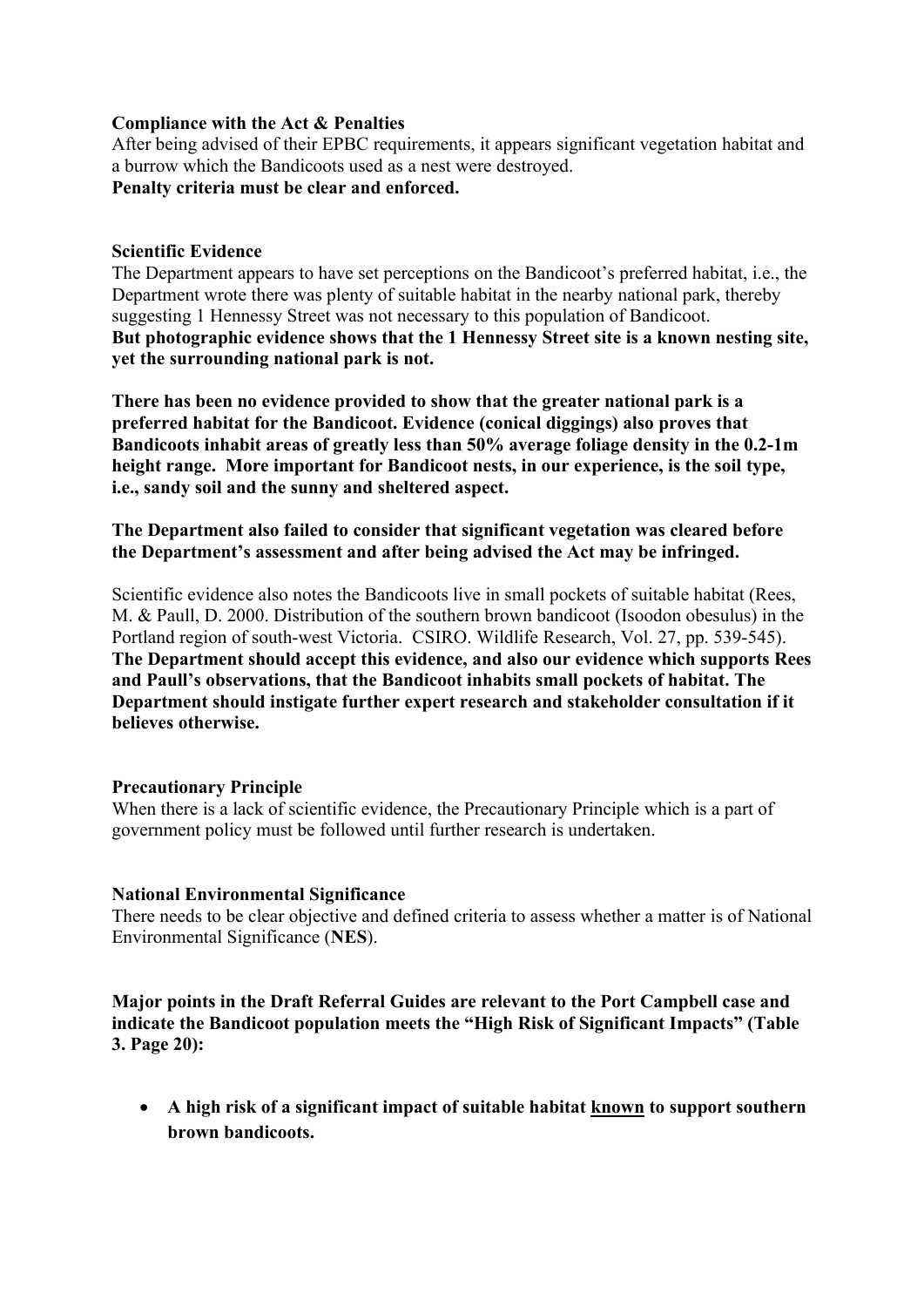#### **SUMMARY**

#### **The protection of threatened species and ecological communities' in Australia is ineffective and currently pushing threatened species toward extinction.**

Significant information and data provided to the Department regarding the Southern Brown Bandicoot *Isoodon obesulus* at Port Campbell appears to have been misinterpreted which has the potential to impact on a significant colony of threatened species.

The Australian Government Department of Sustainability, Environment, Water, Population and Communities are responsible for administering the *Environment Protection and Biodiversity Conservation Act 1999*, and all threatened species must be protected under the Act.

The Department of Sustainability and Environment and Local Government Councils must also have clear responsibility procedures for protecting threatened species.

The current assessment process appears subjective, and not fully transparent or accountable which has the potential to further endanger threatened species.

We look forward to seeing greater protection for threatened species and to seeing a clearer and more accountable protection process implemented in policy.

Yours sincerely, Dr Marion Manifold Secretary On behalf of Port Campbell Community Group Inc. A0051688U *Recipient of Finalist Award - Victorian Coastal Awards for Excellence 2011 Certificate for Nomination to the Regional Achievement and Community Awards 2011*

**References:** DSE letter to Corangamite Council (February 2011)

[EDO's Report](http://www.edovic.org.au/law-reform/major-reports/wheres-the-guarantee) on the implementation and enforcement of the FFG Act

[Victorian Auditor General's 2009 Report](http://www.audit.vic.gov.au/reports_and_publications/reports_by_year/2009/20090401_flora_fauna.aspx) on the administration of the FFG Act

<sup>i</sup> DSE wrote to Corangamite Shire Council re 1 Hennessy Street: "The site supports Damp Heath Scrub Ecological Vegetation Class and Coastal Tussock Grassland Ecological Class (both vegetation types have a Bioregional Conservation Status of Vulnerable)" (Letter 28 February 2011).

ii DSE also recommended to Corangamite Shire Council (Letter 28 February 2011):

<sup>&</sup>quot;4. Before the development starts, a vegetation protection fence must be erected around the extent of the construction zone of high visibility temporary fencing materials. The vegetation protection fence must remain in place until construction is completed".

<sup>&</sup>quot;5. No vehicular or pedestrian access, trenching or soil excavation, or storage or dumping of